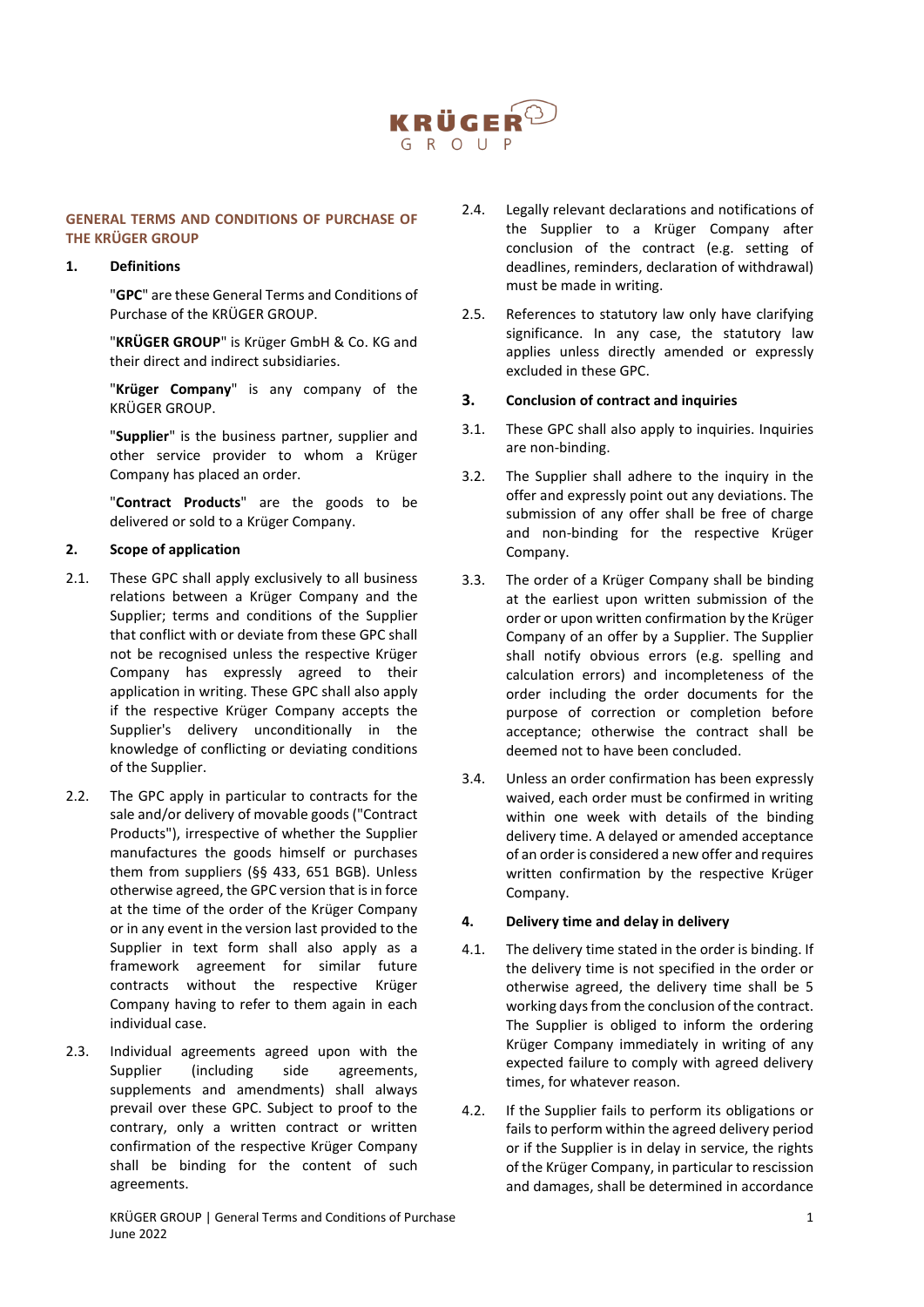

with the statutory law. In particular, the Krüger Company is entitled to make covering purchases. Any difference between covering purchases and the prices agreed with the Supplier shall be borne by the Supplier. The provisions in Section 4.3 shall remain unaffected.

4.3. If the Supplier is in delay in service, the Krüger Company may demand a contractual penalty of 1% of the net price per completed calendar week, but not more than a total of 5% of the net price of the delayed Contract Products. Further legal claims shall be reserved, whereby the lump sum for damages shall be taken into account. The Supplier shall have the right to prove that no damage or a lower damage has arisen as a result of the delay in service. The lump sum will be reduced accordingly. If the Krüger Company accepts late performance, the contractual penalty will be claimed with the final payment at the latest.

## **5. Performance, Delivery, Transfer of Risk, Default of Acceptance**

- 5.1. Without the prior written consent of the Krüger Company, the Supplier shall not be entitled to assign the order to third parties (e.g. subcontractors). The Supplier shall bear the procurement risk for its services unless otherwise agreed (e.g. limitation to stock).
- 5.2. The place of performance for the delivery obligation shall be the place of delivery designated by the Krüger Company (*Bringschuld*). If no express designation is made, the place of performance shall be the place of business of the ordering plant.
- 5.3. If one of the international trade clauses "Incoterms" issued by the International Chamber of Commerce (ICC) has been agreed for the respective contract, the respective current version shall apply. Such Incoterms shall only apply to the extent that they do not conflict with the provisions of these GPC or any other agreement.
- 5.4. Unless otherwise agreed in writing, the delivery/service shall be DDP (delivered duty paid) as defined in Incoterms.
- 5.5. The delivery shall be accompanied by a delivery note stating the date of the delivery (issue and dispatch), the contents of the delivery (article number and quantity) and the Krüger Company's

KRÜGER GROUP | General Terms and Conditions of Purchase 2 2 June 2022

order identification (date and number). A corresponding dispatch note with the same content shall be sent to the Krüger Company separately from the delivery note. If one or more of these specifications is not complied with, the Krüger Company shall not be responsible for any resulting delays.

- 5.6. Upon the request of the Krüger Company, the Supplier shall be obliged to make all documents available to the Krüger Company upon delivery or immediately thereafter. This also applies to the submission of original documents at the dutiful discretion of the Krüger Company. Relevant documents include, among others, customs documents, proofs of origin, QS test certificates, certifications, proofs of preferential status.
- 5.7. The risk of accidental loss or accidental deterioration of the goods shall pass to the Krüger Company upon delivery at the place of performance. If formal acceptance has been agreed, this shall be decisive for the transfer of risk. The statutory provisions of the law on contracts for work and services shall also apply accordingly in all other respects to acceptance. Delivery or acceptance shall be deemed to have taken place if the Krüger Company is in default of acceptance.
- 5.8. The statutory provisions shall apply to the default of acceptance. However, the Supplier must expressly offer its services to the Krüger Company even if a specific or determinable time period has been agreed for an action or co-action of the Krüger Company (e.g. provision of material). If the Krüger Company is in default of acceptance, the Supplier may demand reimbursement of its additional expenses in accordance with the statutory law (§ 304 BGB). If the contract relates to a non-fungible good to be manufactured by the Supplier (one-off production), the Supplier shall only be entitled to exercise additional rights if the Krüger Company has committed itself to cooperation and if it is responsible for the failure to cooperate.

## **6. Prices and terms of payment**

- 6.1. The price stated in the order is binding. All prices are quoted exclusive of statutory value-added tax if this tax is not listed separately.
- 6.2. Unless otherwise agreed, the price shall include all services and ancillary services of the Supplier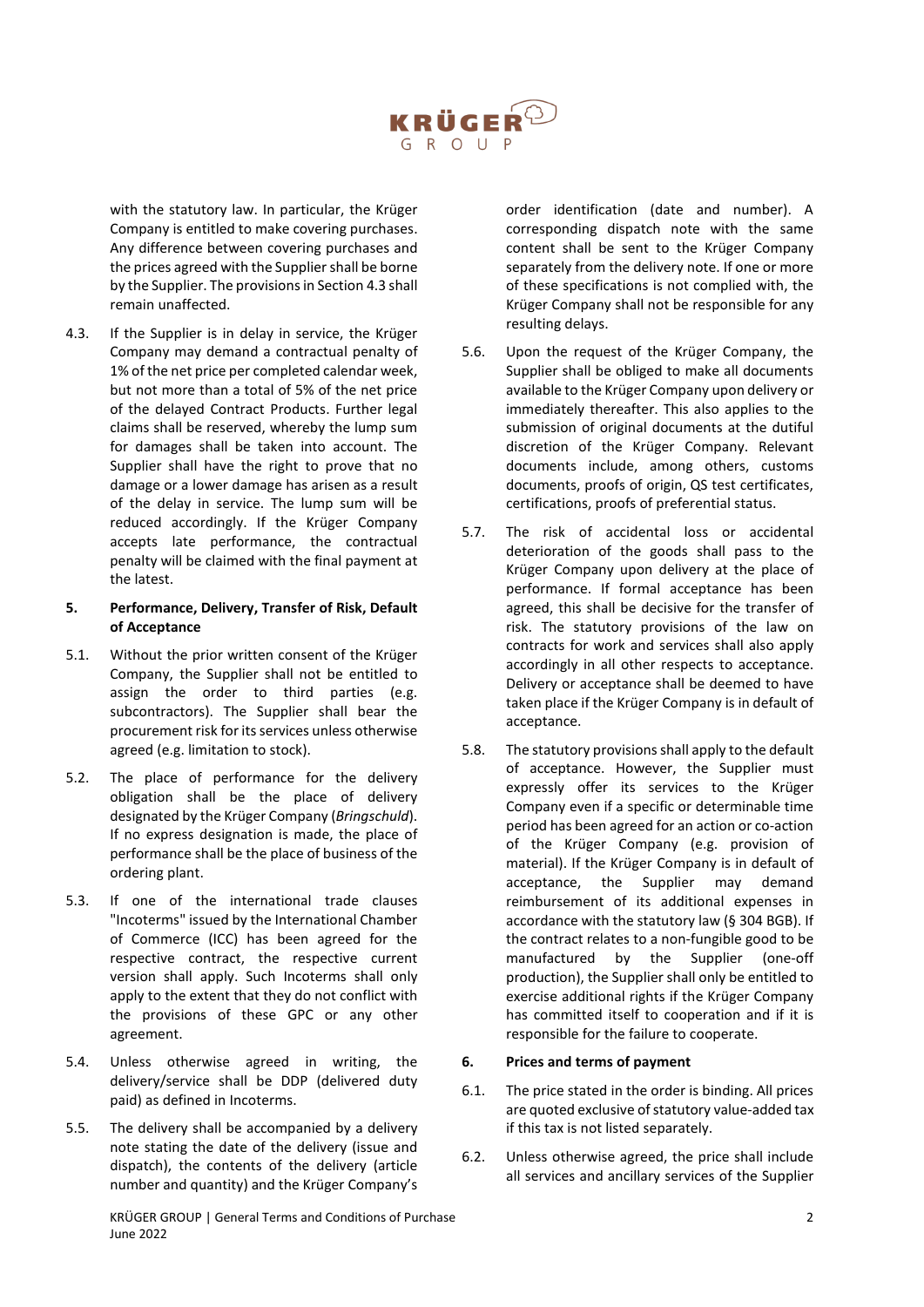

(e.g. assembly, installation) as well as all ancillary costs (e.g. proper packaging, transport costs including any transport and liability insurance). The Supplier must take back packaging material at the request of the Krüger Company.

- 6.3. In the case of bank transfers, payment shall be deemed to have been made in due time if the transfer order of the Krüger Company is received by the bank before the expiry of the payment deadline. The Krüger Company is not responsible for delays caused by the banks involved in the payment process. Each party shall bear the costs of its own bank.
- 6.4. No maturity interest (*Fälligkeitszinsen*) shall be owed. The statutory law shall apply to payment default.
- 6.5. The Krüger Company shall be entitled to set off any claim it has against the Supplier against any claim of the Supplier against the Krüger Company. Cross claims of the Krüger Company and the Supplier arising from this contractual relationship as defined in the previous sentence shall lapse at this point in time and to the extent to which and in which they can be set off against each other, without a separate declaration of setoff being required. The Krüger Company is also entitled to withhold due payments as long as it is still entitled to any claims against the Supplier for incomplete or defective performance.
- 6.6. The Supplier shall have a right of set-off or a right of retention only if counterclaims have been legally established, if they are acknowledged or undisputed.

## **7. Invoices**

- 7.1. The invoices must be issued in accordance with the provisions of §§ 14 or 14a of the German Value Added Tax Act. Furthermore, any specifications of the Krüger Company and/or the KRÜGER GROUP must be observed.
- 7.2. Invoices must be issued to the relevant Krüger Company in whose name and on whose account the order was placed. The invoices shall be send to the Krüger Company concerned, however, the Krüger Company may also agree otherwise with the Supplier. Also in this case the buyer remains the Krüger Company specified in the order.
- 7.3. Invoices which indicate quantities other than those confirmed by the Krüger Company shall be

corrected by mutual agreement prior to settlement.

7.4. Only invoices that meet the requirements of the Value Added Tax Act will be settled. In deviation from the generally applicable statute of limitations, it is agreed that the claim to correction of an invoice in the case of an incorrectly issued invoice shall only become time-barred after a period of 10 years.

## **8. Confidentiality and retention of title**

- 8.1. The Krüger Company reserves all property rights and copyrights to illustrations, plans, drawings, calculations, implementation instructions, product descriptions and other documents. Such documents shall be used exclusively for the contractual service and shall be returned after the contract has been fulfilled. The documents must be kept confidential from third parties, even after termination of the contract. The obligation to maintain confidentiality shall only expire if and insofar as the knowledge contained in the documents provided has become generally known.
- 8.2. The foregoing provision shall apply *mutatis mutandis* to substances and materials (e.g. software, finished and semi-finished products) as well as to tools, templates, samples and other items provided by the Krüger Company to the Supplier for manufacturing purposes. Such objects - as long as they are not processed - shall be kept in separate storage at the Supplier's expense and shall be adequately insured against destruction and loss.
- 8.3. Any processing, mixing or blending (further processing) of items provided by the Supplier shall be carried out for and on behalf of the relevant Krüger Company. The same shall apply to any further processing of the delivered goods by the Krüger Company, so that the relevant Krüger Company shall be deemed the manufacturer of the goods and shall acquire ownership of the Contract Products at the latest upon further processing in accordance with the statutory law.
- 8.4. The transfer of ownership of the Contract Products to the Krüger Company must take place unconditionally and without regard to the payment of the purchase price. If, however, the Krüger Company accepts an offer for transfer of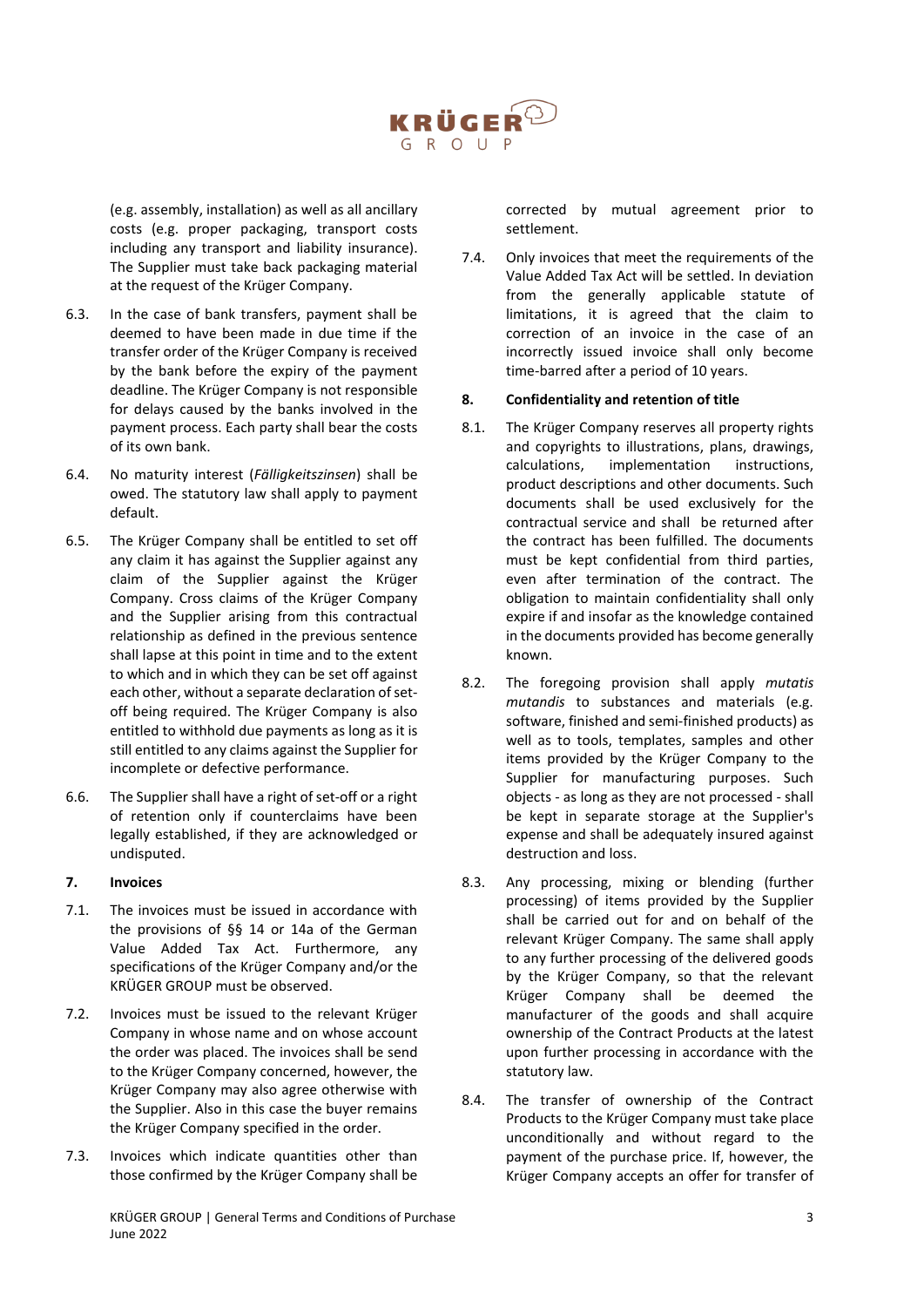

ownership made by the Supplier that is conditional upon the payment of the purchase price, the Supplier's reservation of title shall at the latest expire upon payment of the purchase price for the delivered Contract Products. The Krüger Company shall remain authorized to resell the Contract Products in the ordinary course of business, even before payment of the purchase price, subject to assignment in advance of the resulting claim. All other forms of retention of title, in particular the extended retention of title, the forwarded retention of title and the retention of title extended to further processing are thus excluded.

## **9. Warranty and warranty rights**

- 9.1. The Supplier warrants that the Contract Products delivered by it comply with (i) the specifications and other agreements with the Krüger Company with regard to composition, quality, packaging, declaration and other properties, (ii) the statutory provisions in the country of destination and (iii) are suitable for the use presumed under the contract. In the case of a purchase based on a sample or specimen, the properties and quality of the sample or specimen shall be deemed warranted, unless agreed otherwise.
- 9.2. The Supplier further warrants that the Contract Products are free from third-party rights, in particular that no property rights or industrial property rights of third parties exist with respect to the Contract Products which could be infringed by further processing and/or resale by the Krüger Company and/or the other members of the KRÜGER GROUP to its customers. The Supplier shall indemnify and hold harmless the Krüger Company and/or the other members of the KRÜGER GROUP against all claims of third parties based on an actual or alleged infringement of industrial property rights upon first request, unless the Supplier is not responsible for the actual or alleged infringement of industrial property rights.
- 9.3. In the event of a breach of any of the obligations set forth in Sections 9.1 and 9.2 as well as in the event of other material defects or defects of title of the Contract Products (including incorrect or short deliveries as well as improper assembly, defective assembly, operating or operating instructions) and in the event of other breaches of duty by the Supplier, the statutory provisions

shall apply to the rights of the Krüger Company, unless otherwise provided for in these GPC.

- 9.4. In deviation from § 442 Para. 1 S. 2 BGB, a Krüger Company shall also be entitled to unrestricted warranty claims if the defect remained unknown to the Krüger Company at the time of conclusion of the contract due to gross negligence.
- 9.5. The commercial duty to inspect and give notice of defects shall be governed by the statutory provisions (§§ 377, 381 HGB) subject to the following provisions: The goods delivered shall be inspected immediately upon receipt by the Krüger Company and irrespective of the Incoterms with respect to type, quantity and obvious damage, such as transport damage, quantity deviations and obvious defects and discovered defects shall be reported immediately. Defects discovered later shall be reported immediately after their discovery. The notification of defects shall in any case be deemed to have been made immediately and in due time if it is received by the Supplier within a period of 10 working days following the receipt of the goods or, in the case of hidden defects, following their discovery.
- 9.6. In accordance with the statutory provisions, the Supplier is in particular liable for the fact that the Contract Products have the agreed quality at the time of transfer of risk and that they comply with the latest state of technology. Unless otherwise agreed, those product descriptions which - in particular by designation or reference in the purchase order - are the subject matter of the respective contract or have been included in the contract in the same way as these GPC shall be deemed to be agreements on the quality. It makes no difference whether the product description was provided by the Krüger Company, the Supplier or the manufacturer.
- 9.7. The costs incurred by the Supplier for the purpose of inspection and subsequent performance (including any dismantling and installation costs) shall be borne by the Supplier even if it turns out that no defect actually existed. However, the Krüger Company shall only be liable in this respect if the Krüger Company has recognized or grossly negligently failed to recognize that no defect existed.
- 9.8. If the Supplier does not fulfil its obligation to subsequent performance - at the discretion of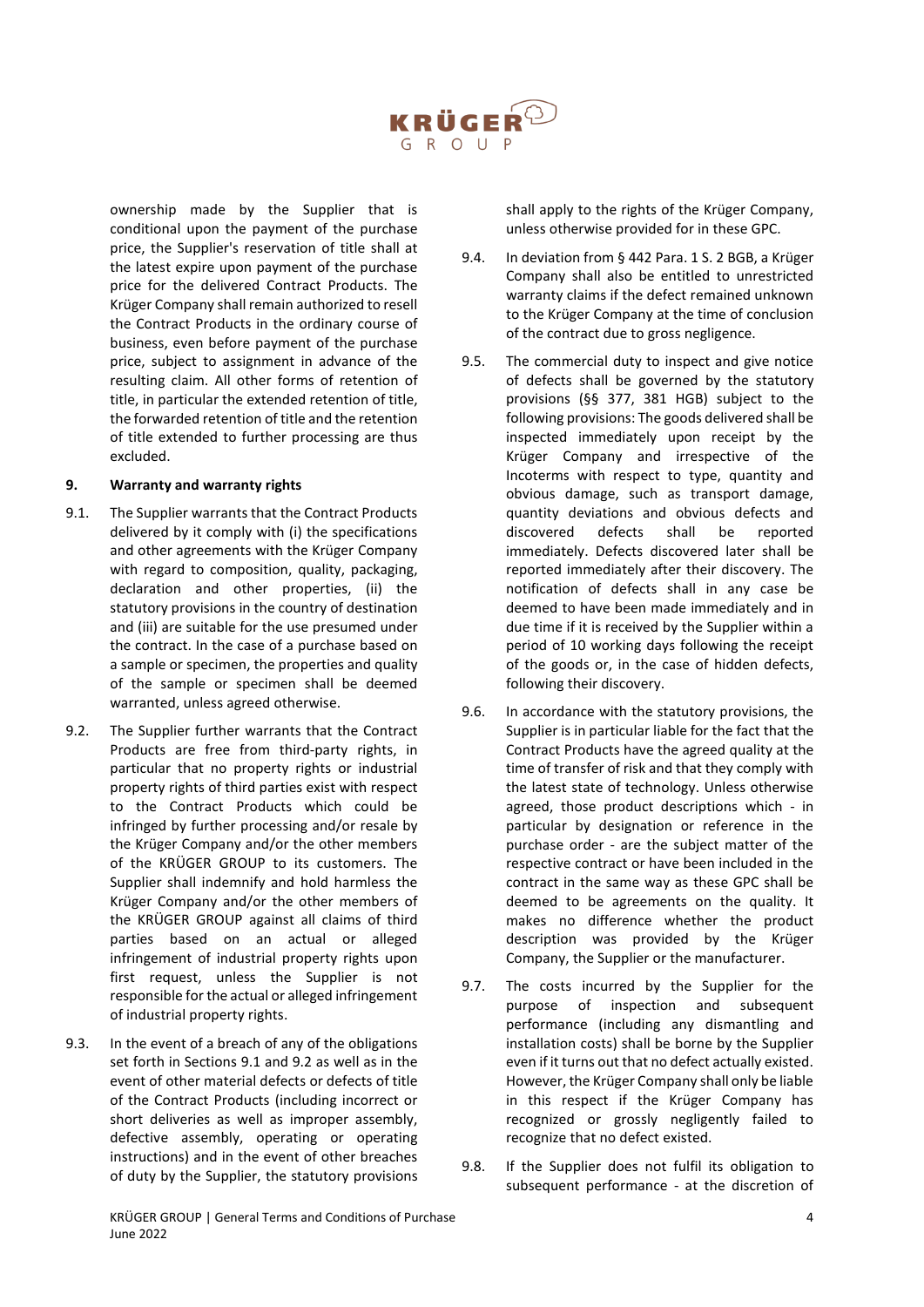

the Krüger Company either (i) remedy the defect (repair) or (i) delivery of a defect-free item (replacement delivery) - within a reasonable period of time set by the Krüger Company, the Krüger Company shall be entitled to remedy the defect itself and demand reimbursement from the Supplier of the expenses required for this or an appropriate advance payment. If subsequent performance by the Supplier has failed or if it is unreasonable for the Krüger Company to accept such subsequent performance (e.g. due to particular urgency, endangerment of operational safety or imminent occurrence of disproportionate damage), no deadline needs to be set; if possible, the Krüger Company shall inform the Supplier of such circumstances immediately in advance.

- 9.9. The Supplier shall indemnify the Krüger Company against all claims for damages and warranty claims of its customers to the extent that such claims are based on defects of the delivered Contract Products and fault of the Supplier or one of its vicarious agents; this shall also apply to consequential damages and costs.
- 9.10. Furthermore, the Krüger Company is entitled according to the statutory provisions to reduce the purchase price or to withdraw from the contract in the event of a breach of the guarantees, a material defect or a defect in title. In addition, the Krüger Company is also entitled to claim damages and reimbursement of expenses in accordance with the statutory provisions.

## **10. Recourse to the supplier**

10.1. Without restriction, the Krüger Company entitled to assert any recourse and/or reimbursement claim within the supply chain to which the Krüger Company is entitled by law (recourse to supplier according to §§ 445a, 445b, 478 and §§ 445c, 327 Abs. 5, 327u BGB – German Civil Code) in addition to its rights and claims for defects. In particular, the Krüger Company is entitled to claim from the supplier exactly that type of subsequent performance (subsequent remedy or substitute delivery) which the Krüger Company is obliged to provide to its customer; in the case of Goods with digital elements or other digital content, this also applies with regard to the provision of necessary updates. The Krüger Company's right stipulated by law to choose the type of subsequent

performance to be provided (§ 439 subs. 1 BGB – German Civil Code) remains unaffected.

- 10.2. Before the Krüger Company acknowledges or fulfils a claim for defects asserted by its customer (including reimbursement of expenses in accordance with §§ 445a subs. 1, 439 subs. 2, 3, 6 sentence 2, 475 subs. 4 BGB – German Civil Code), the Krüger Company will inform the Supplier, including a brief description of the facts, and request a written statement. If a substantiated statement is not provided by the Supplier within a reasonable period of time and no amicable solution is reached, the claim for defects granted by the Krüger Company to its customer shall be deemed as legally owed. However, the Supplier is entitled to prove to the contrary.
- 10.3. The Krüger Company may also assert its recourse claims against the Supplier in the case that the Contract Products, before they were sold, had been connected or otherwise processed by it, by any of its customers or by any other third party, e.g. by integrating, attaching or installing them into another product.

## **11. Manufacturer's liability**

- 11.1. If the Supplier is responsible for product damage, Supplier shall indemnify the Krüger Company and/or the other members of the KRÜGER GROUP upon first request against claims by third parties to the extent that the cause of such damage lies within the Supplier's sphere of control and organisation and the Supplier itself is liable to third parties.
- 11.2. Within the scope of its obligation to indemnify the Krüger Company and/or the other members of the KRÜGER GROUP, the Supplier shall reimburse expenses pursuant to §§ 683, 670 of the German Civil Code (BGB) resulting from or in connection with claims by third parties, including recall actions carried out by Krüger Companies. The affected Krüger Company shall inform the Supplier - as far as possible and reasonable - of the nature and scope of recall measures and give the Supplier the opportunity to comment. Further legal claims remain unaffected.
- 11.3. The Supplier shall take out and maintain product liability insurance with a lump sum cover of at least EUR 30 million per personal injury/property damage. Upon request, the Krüger Company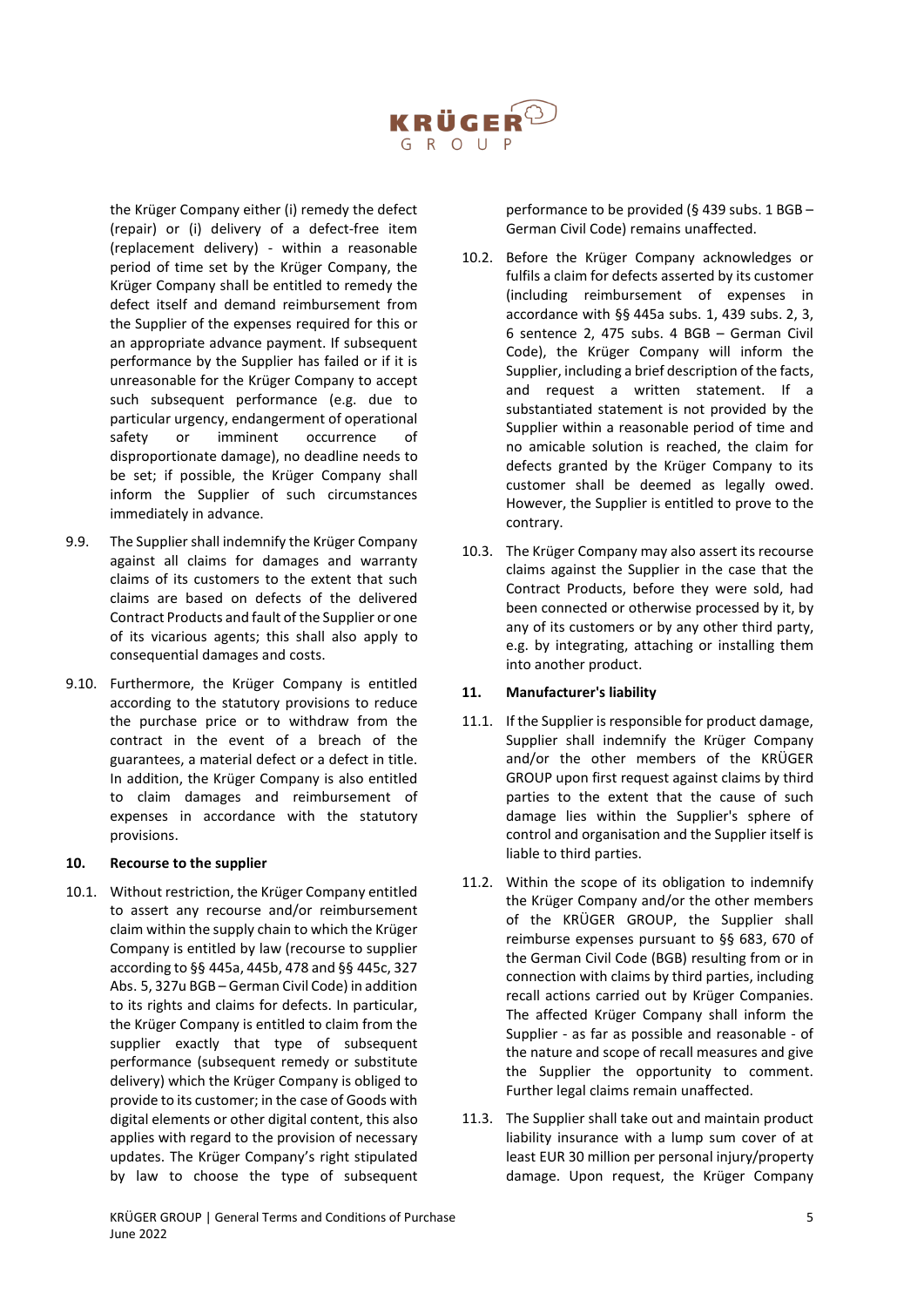

shall be provided with appropriate evidence for this.

## **12. Quality assurance and information duties**

- 12.1. The Krüger Company must be informed in writing of any and all production facilities in which the Contract Products are manufactured and immediately of any changes of such production facilities. The production facilities must have all certifications specified by the Krüger Company.
- 12.2. The Supplier undertakes to check and ensure compliance of the Contract Products with the product specifications, statutory requirements and other quality requirements as part of a coherent quality assurance concept by means of continuous quality assurance and quality control measures at its own expense. Upon request, the Supplier shall comprehensively inform the Krüger Company about the type, scope and frequency of the measures.
- 12.3. The Supplier shall participate in an independent auditing system recognised by the Krüger Company. The Supplier shall make the results of the audit available to the Krüger Company at any time upon request. In addition, the Supplier grants the Krüger Company unrestricted access to the complete audit reports stored in the corresponding databases.
- 12.4. The Supplier shall inform the relevant Krüger Company immediately after becoming aware if internal or external incidents, investigations, findings, etc. reveal that delivered contractual products deviate from the product specifications and/or show quality defects and/or could show such defects and/or otherwise doubt legal conformity or unrestricted marketability. In cases in which there could be a danger to life, limb or health, the Supplier shall inform the Krüger Company immediately, but no later than within 2 hours after becoming aware of this.
- 12.5. Employees of the KRÜGER GROUP or experts appointed by the Krüger Company shall be entitled to inspect the Supplier's premises and equipment, to inspect the quality assurance measures and to take samples from the ongoing production of the contractual products at any time during business hours of the Supplier. The frequency and scope of these audits are at the discretion of the KRÜGER GROUP, taking into account the legitimate interests of the Supplier.

Upon presentation of an authorisation issued by the Krüger Company, the auditor is granted access to all relevant premises. The auditors are entitled to record any deviations with a photo. The photos only serve as documentation of specific deviations.

- 12.6. The Supplier shall grant employees of the KRÜGER GROUP or experts commissioned by the relevant Krüger Company access at any time to reports and documentation of the Supplier and to reports and documentation on inspections and operational control measures carried out by third parties.
- 12.7. Except to the extent statutory disclosure obligations exist, the relevant Krüger Company shall protect the trade and business secrets of the Supplier and comply with the data protection provisions applicable in the particular case as well as oblige accordingly third parties which the relevant Krüger Company engages.

# **13. Certifications**

The production facilities in which the Contract Products are manufactured must be notified to the Krüger Company in writing. Each change must be notified immediately and in writing. The production facilities must have the certifications specified by the Krüger Company.

## **14. Statute of limitations**

- 14.1. The claims of the contracting parties against each other shall become time-barred in accordance with the statutory provisions, unless stipulated otherwise below.
- 14.2. In deviation from § 438 para. 1 no. 3 German Cvil Code (BGB), the general limitation period for warranty claims shall be 3 years from the passing of risk. If formal acceptance has been agreed, the limitation period shall commence upon acceptance. The 3-year limitation period shall also apply mutatis mutandis to claims arising from defects of title, however, the statutory limitation period for claims in rem for surrender by third parties (§ 438 para. 1 no. 1 German Civil Code (BGB)) shall remain unaffected. Furthermore, claims arising from defects of title shall not become time-barred in any case as long as the third party can still assert the right against the Krüger Company, in particular in the absence of a limitation period.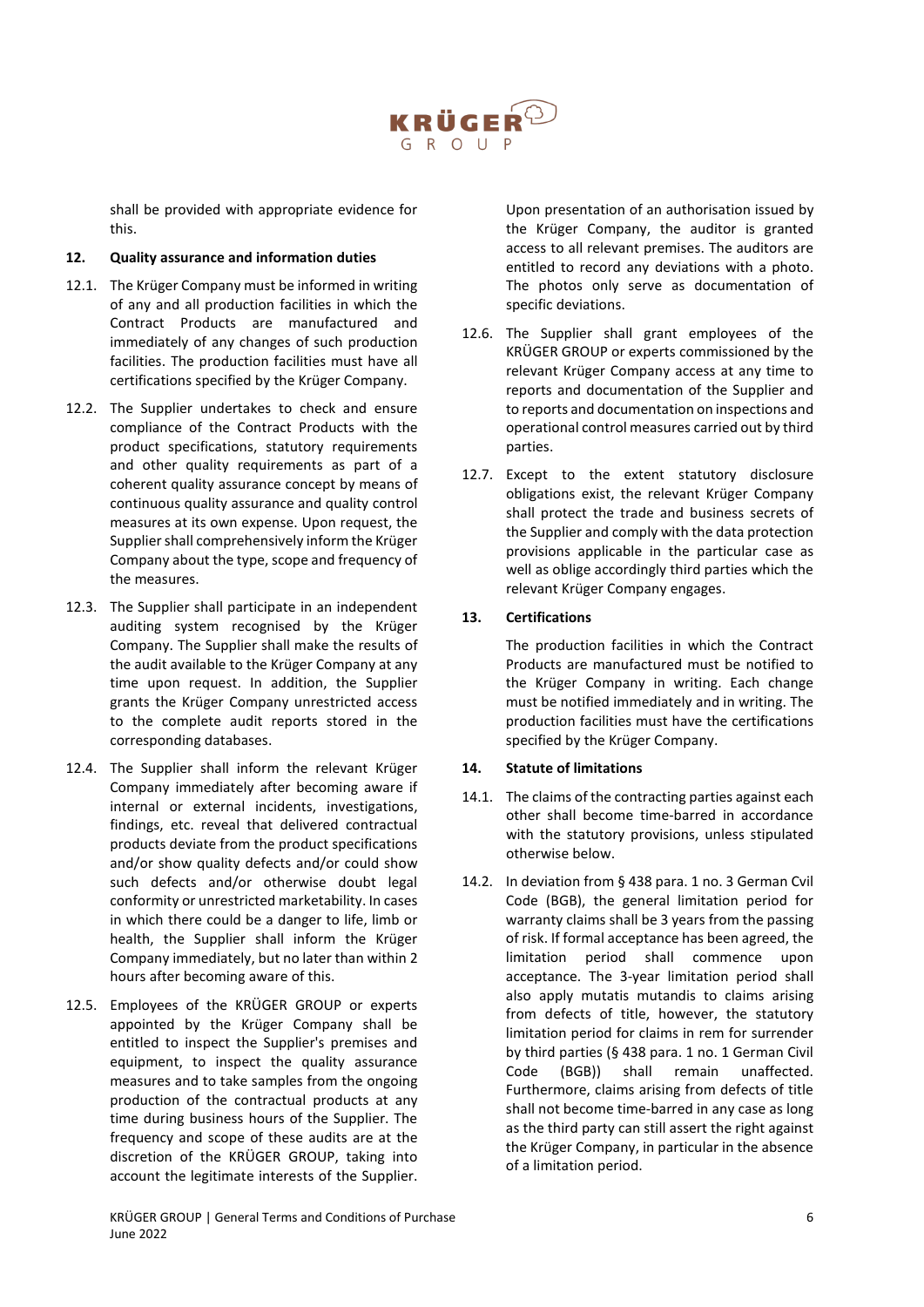

- 14.3. The limitation periods of the sales law including the above extension of the limitation period shall apply to the extent permitted by law to all contractual claims for defects. Insofar as a Krüger Company is also entitled to non-contractual claims for damages as a result of a defect, the regular statutory limitation period (§§ 195, 199 German Civil Code (BGB)) shall apply in this respect, unless the application of the limitation periods of the law on sales in the individual case leads to a longer limitation period. The statutory limitation periods under the Product Liability Act shall remain unaffected in any case.
- 14.4. Insofar as the relevant Krüger Company is entitled to recourse claims against the Supplier on the basis of the provisions on supplier recourse (§§ 445a, 478 German Civil Code (BGB)), § 445b German Civil Code (BGB) shall apply to the limitation of recourse claims; however, the limitation shall not apply before expiry of the period stipulated in Section 13.2.

#### **15. Extraordinary termination**

The Krüger Company shall be entitled to terminate any or all of the contracts arising from the business relationship with the Supplier for good cause without notice, if, after conclusion of the contract, the economic situation of the Supplier deteriorates significantly and the proper performance of the Supplier's obligations towards the Krüger Company appears to be at risk. This is particularly the case if the Supplier is subject to sustained seizures or execution measures.

#### **16. Prohibition of assignment and pledging**

The assignment and pledging of claims of the Supplier against the companies of the KRÜGER GROUP is excluded unless the Supplier has to assign these claims to its sub-suppliers on the basis of an extended retention of title agreed with the sub-supplier.

## **17. Code of Conduct, Compliance and Anti-Corruption**

- 17.1. The Supplier shall apply to its organization, and comply with, the Code of Conduct of the KRÜGER GROUP (as amended from time to time; available at https://www.krueger-group.com/downloads).
- 17.2. The Supplier shall endeavour to ensure that also its suppliers apply to their respective

organisation, and comply with, the Code of Conduct of the KRÜGER GROUP or comply with a corresponding code of conduct. "Its suppliers" in the sense of sentence 1 are those whose activity is necessary for manufacturing the products, or the provision or use of the services, of the KRÜGER GROUP, regardless of whether they have a contractual relationship with the Supplier or not.

- 17.3. The Supplier grants the Krüger Company the right to carry out initial and further training measures to implement the obligations according to Sections 16.1. and 16.2.
- 17.4. The Krüger Company is entitled to verify once a year or in case of sufficient cause, at its own expense, by its own employees or third parties, by way of an on-site audit and/or other suitable measures, whether the Supplier complies with the Code of Conduct of the KRÜGER GROUP. The Supplier shall grant reasonable access to the relevant areas and documents. Except to the extent agreed otherwise, such verification may only take place during the business hours of the Supplier and must not affect the business operations of the Supplier. A sufficient cause in the sense of sentence 1 occurs when the Krüger Company must expect a significantly changed or significantly expanded risk situation at the Supplier. Section 11.6. applies mutatis mutandis.
- 17.5. The Supplier warrants that its business activities are in accordance with the (i) statutory law, (ii) other legal provisions applicable to it and (iii) the contractual agreements made with the Krüger Company. The Supplier also warrants that sufficient organizational measures have been taken in its company to ensure compliance with the requirements described in sentence 1 above.
- 17.6. It is strictly prohibited for the Supplier to offer, promise or grant benefits to employees (including their relatives) of the KRÜGER GROUP for their work in the KRÜGER GROUP. If the Supplier violates this prohibition, the Krüger Company may terminate the contract for cause with immediate effect.

## **18. Data protection**

18.1. The processing of personal data takes place exclusively in compliance with data protection regulations. Personal data transmitted by the Supplier will be processed for the processing of